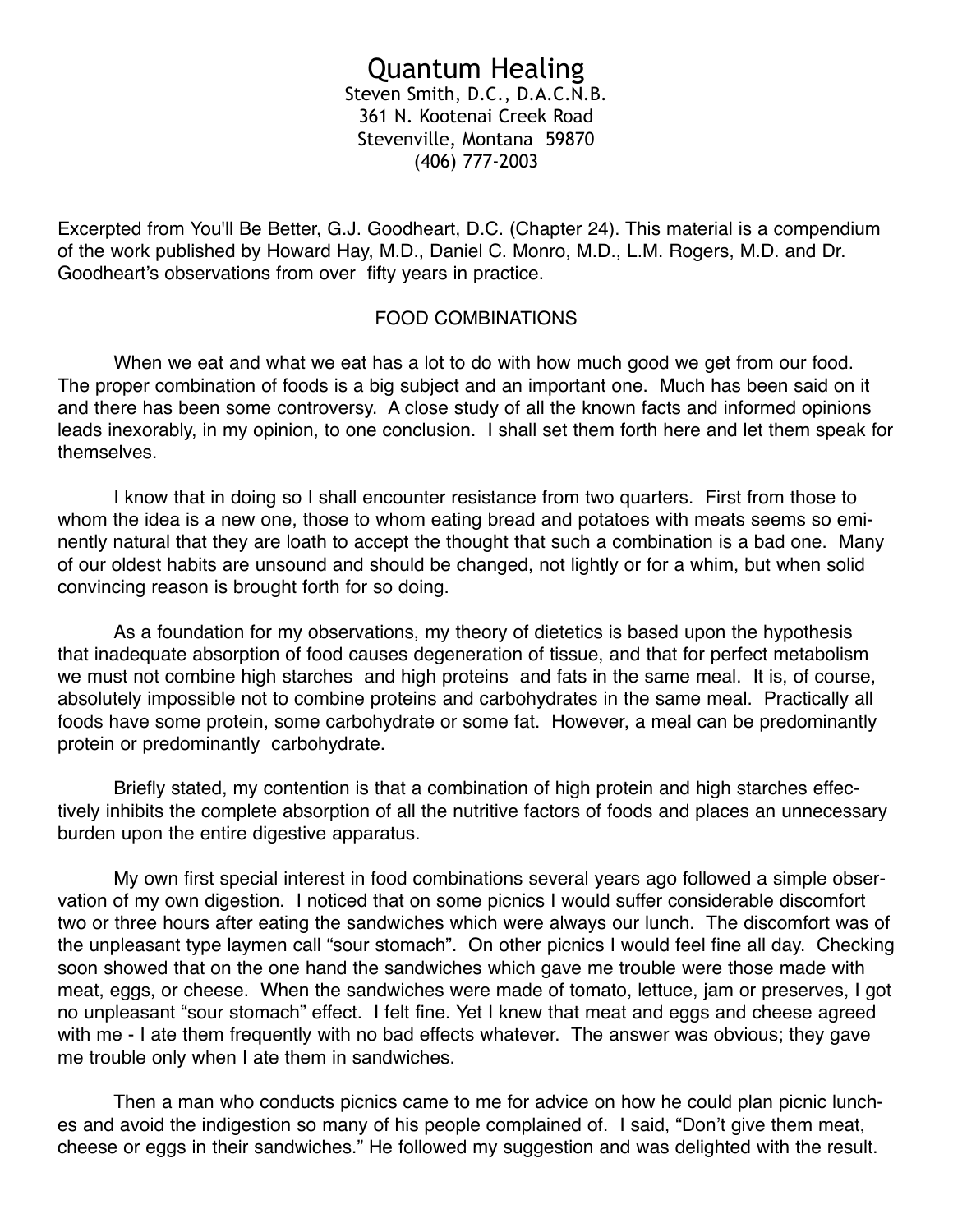He reported that his people came home in a happier frame of mind, that remarks about indigestion had ceased, and that people were going on more picnics. Bread is a high carbohydrate. Eating high carbohydrates with proteins interferes with proper digestion. But that isn't all.

 As I have stated earlier, many of our illnesses and infirmities are due to deficiencies of certain essential food factors - vitamins and minerals. These deficiencies produce degeneration of certain tissues, and this degeneration results in loss of resistance to disease. Then infections invade us and produce disease.

 These deficiencies are dangerous and must be avoided. It is not enough to have the essential elements in the food we eat - they must actually be utilized by our bodies, they must be available to our tissues. It is a fact that we may eat large quantities of these food elements and get no benefit at all from them! If at the same time we eat other foods which interfere with the proper chemical digestion of the vitamin and mineral bearing foods, then we fail to absorb the essential elements into our circulation.

 If we eat some cheese, rich in calcium, and at the time it reaches our small intestine, an alkaline digestive process is going on there, then very little (if any) of that calcium will be available to us. The calcium will make a chemical combination with the alkali and become non-absorbable, it will pass through our body unused! No matter how much cheese we eat, we may still suffer from calcium deficiency if the calcium is not absorbed. But if this food reaches our small intestine when and acid condition is present, then much of the calcium will be utilized. Obviously then, we must be certain that when we eat cheese, our small intestine will be acid and not alkaline. But how?

 The answer is clear and incontrovertible: by not eating any high carbohydrates at the same time. When we eat carbohydrates - starches and sugars - our small intestine becomes alkaline, and a condition is created by which essential factors in other foods cannot be used. But that isn't all. These same carbohydrates may interfere with the digestion of certain proteins in the stomach itself, and partially digested protein food actually becomes toxic material. Research has found that proteins may be split up by imperfect digestion into large protein molecules that may be absorbed into circulation and prove toxic (poisonous) to the body. Instead of being split up into smaller molecules (the amino acids that are end-products of normal digestion) proteins eaten with carbohydrates may actually become agents of evil to our tissues, such as the allergy producing and poisonous amines.

 Let us look at the physiology of digestion.There are two distinctly different types of digestion: an acid digestion for proteins (meat, fish, poultry, eggs, and cheese) and an alkaline digestion for carbohydrates (sugars and starches). All physiologists agree that proteins are digested largely in the stomach by the gastric juice, which is acid in reaction. One of the most important constituents of the gastric juice is free hydrochloric acid. Another important ingredient of gastric juice is pepsin, the ferment that splits the protein; pepsin acts only in an acid medium. In other words, the stomach contents are always acid, and the stomach must be acid in order to do its job of digesting protein foods.

 Carbohydrate foods, on the other hand, are not digested in the stomach, but are digested largely in the small intestine, principally by the pancreas secretions, which are alkaline. One of the most important constituents of this process is amylopsin, which splits the starch, and the amylopsin acts only in an alkaline medium. On their way through the stomach to the small intestine, the carbohydrates inhibit the secretion of the hydrochloric acid in the stomach, but at the same time combine with some of the free hydrochloric acid which is already there. They pick it up and take it with them.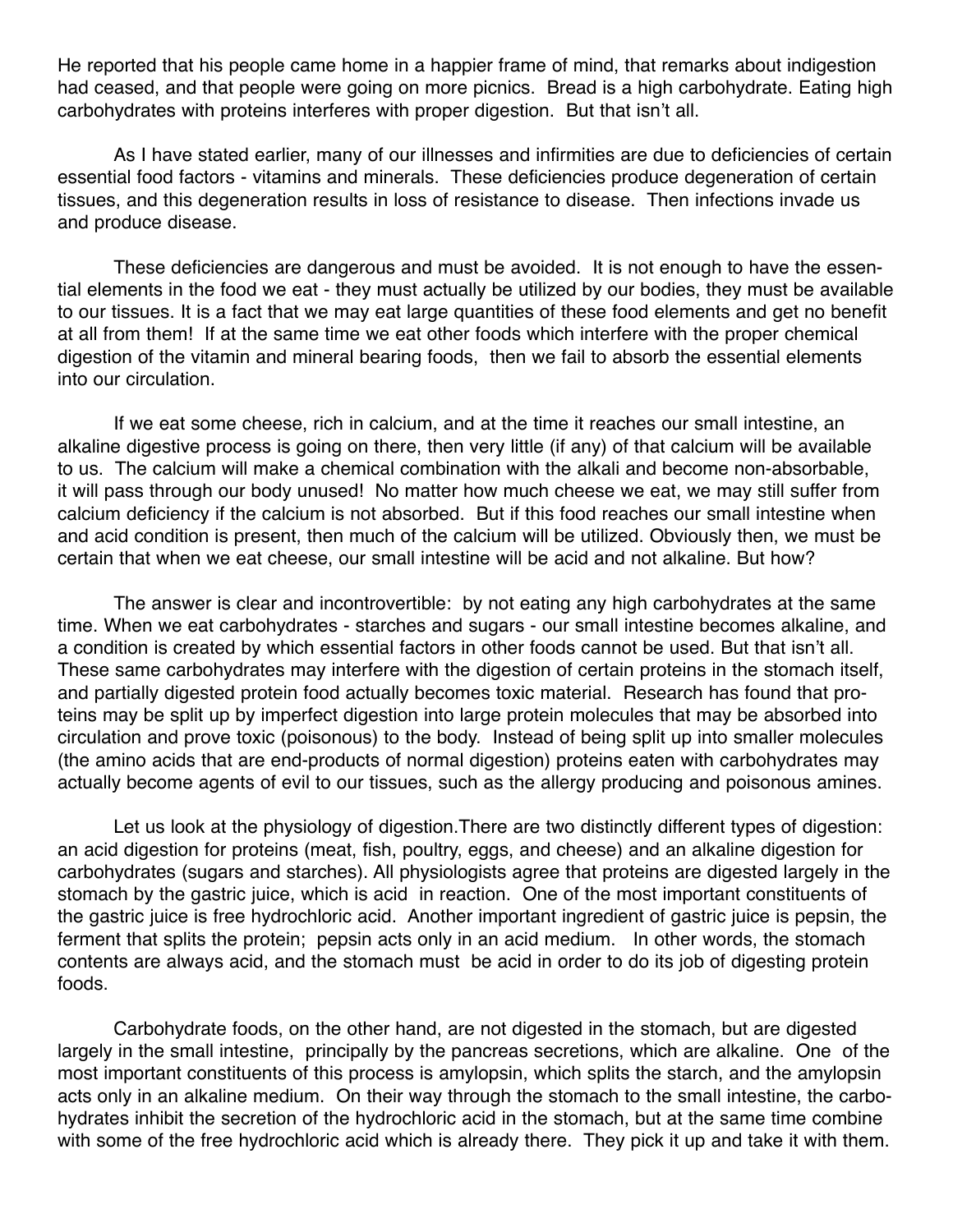Fats follow a still different course. Pure fats leave the stomach as fats, and entering the small intestine, cause the gall bladder to empty a quantity of bile into the intestine. This bile saponifies (converts into soap) the fat. This is the first step in digesting fat. But this process liberates fatty acids. These fatty acids, of course, work to neutralize whatever secretions are present in the small intestine.

 Obviously, therefore, if these fatty acids are produced in the intestines while some carbohydrates are being digested there, it's just too bad. The alkaline secretions that are part of that digestive process will be neutralized, and the action of the amylopsin will be stopped. The digestion of the carbohydrates will be interfered with, and they will be left free to ferment and produce gas (causing that all too familiar bloated feeling after eating). Hence the following rule, which is not only logical and physiologically sound, but has been proved highly valuable by clinical observation:

#### RULE 1: **Do not combine pure fats (butter, cream, bacon fat) with high starches (pota toes, bread, cereal, sweets) at any one meal.**

 If you're having high carbohydrates at a meal, don't eat any fats. And if you're having fats, don't eat any carbohydrates. Simple, isn't it? If you're having bacon for breakfast, don't eat cereal or bread. If you're having potatoes for lunch and a sweet desert, don't put butter on your potatoes or cream in your coffee.

 In the past many physicians have practiced this rule unconsciously, by advising patients to cut out all fats and high starches, or greatly restrict them. Obviously, this produced good results, because patients who ate neither could not combine pure fats and high starches. But, with a restriction of fats there was always the serious danger of running into a deficiency of the fat soluble vitamins and certain fatty acids (such as vitamin F) which are necessary to preserve life. Now that the light of science has illumined the field, neither fats nor starches will have to be eliminated or restricted in most cases. The patient will simply be told to eat them at different times.

 Interesting evidence that the high starches and pure fats are incompatible came as a sidelight from the observations of Dr. Joslin in his famous diabetic clinic in Boston. He established the fact that if you cut down the high fats in diabetic diets, you can add more carbohydrates without getting any increase of sugar in the urine, and without increasing insulin, if it is an insulin dependent patient. What does this indicate? Remember, that diabetes is a disease in which the carbohydrate food is not split up into its end products; the sugars get into the blood stream and accumulate there, and that is why intake of carbohydrates has always been cut down to the minimum. But when fats are decreased, then the carbohydrates "digest" better, or split up more readily. Perhaps the presence of pure fats in the intestine while starches were being digested there was a considerable factor in the production of diabetes in the first place! Possibly, in that way, as fatty acids were liberated, the pancreas depleted itself in a continued effort to produce secretions to neutralize these acids and became unable to manufacture its own insulin.

 Primitive man did not eat fats with carbohydrates. Eating his food as he found it, he ate lots of fat with his meat when he killed an animal; but in millions of years he never found lumps of pure fat attached to any vegetable (carbohydrate) foods. Eat fats with meats, or with any other proteins - fish, poultry, eggs or cheese. In fact, you must be sure to eat fats with meat, they not only can be combined, they must be combined.

 One of the most important studies ever made on an exclusive high protein and fat diet, was conducted through the cooperation of the explorers Vilhjalmur Steffanson and Karsten Andersen.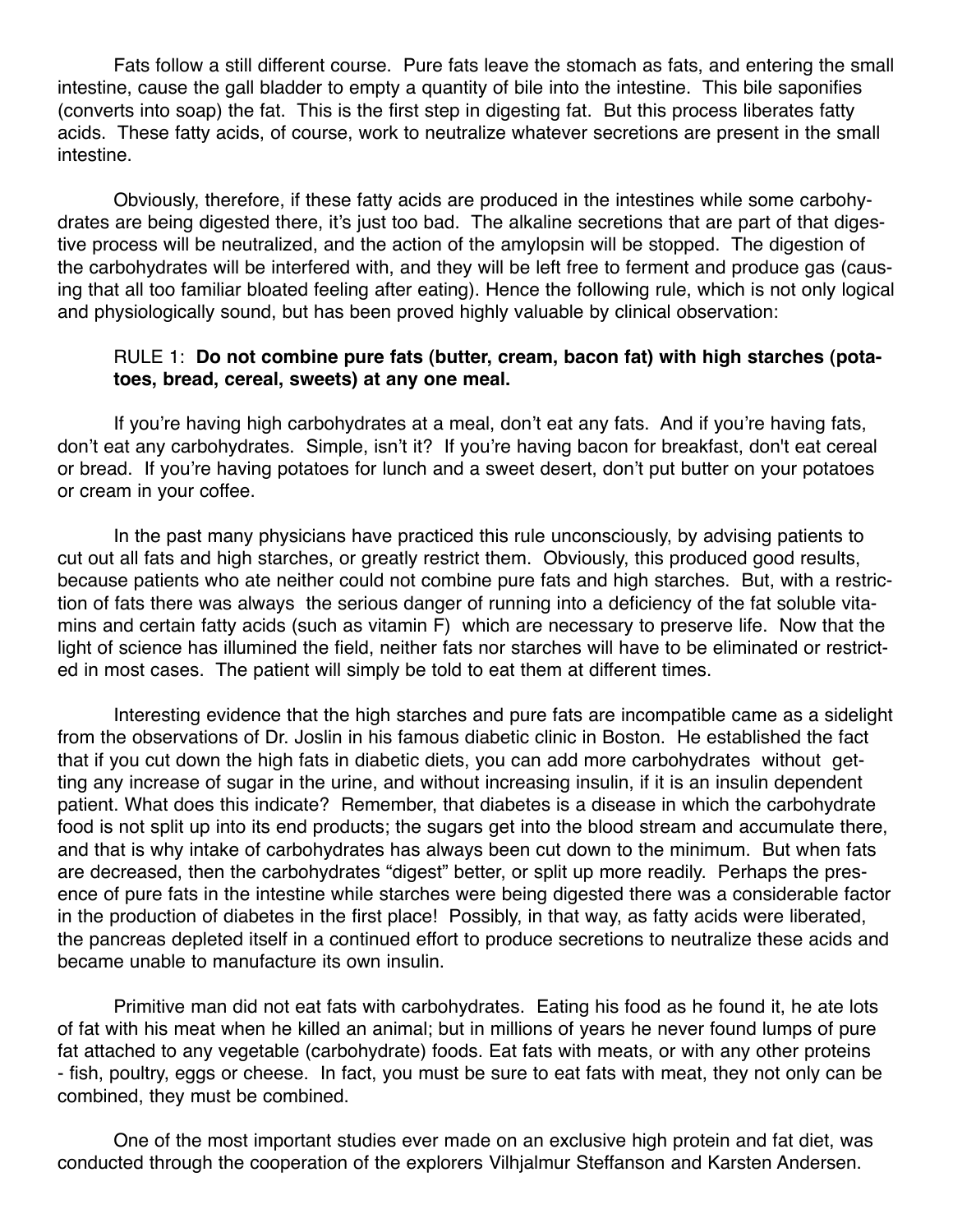The purpose of the test was to demonstrate that man could live on a purely animal diet in our climate for an indefinite time, and in this case it was extended over a period of one full year. The complete report of this experiment has been published and I can only report the general findings here. I mention it only to emphasize the importance of proteins and fats in the diet.

 The conclusions reached by this test were: (a) That is is possible for man to live for long periods on meat alone. (b) That no ill effects whatever were recorded. (c) That the diet, in order to be adequate had to contain large quantities of fat, some liver, and that lean meat alone was not tolerated. (d) That the tissues of one animal contain everything which is essential for another animal, in this case, man.

 Important clinical observations in this test support my thesis that there is greater absorption of foodstuffs when eaten in the proper combinations. There was much greater absorption, no gas and a distinct simplification of putrefactive organisms in the intestine. There was no constipation. A further important observation was that both men showed no increase in blood pressure throughout the year, and one of them actually showed a decrease of 20 mm in his systolic blood pressure.

 This experience and its conclusion, that fats and proteins are an excellent combination, checks with our knowledge of the physiology of digestion. Since protein is digested largely in the stomach by acids, and since the pepsin which helps digest it works only in an acid medium - then when it gets into the small intestine, if fats are being digested there at the same time and they have liberated enough fatty acids to make the intestine acid, then the action of the pepsin would be prolonged and the digestion of the protein would be carried further. It all works out beautifully - fats, proteins, acids, they all go together and help each other. Remember that, associate them in your mind: fats, proteins, acids.

 But remember that it's a different story with carbohydrates. Carbohydrates (starches and sugars) are digested by alkalies. Naturally, if any acid is combined with carbohydrates it will tend to neutralize the alkaline digestive juices they need. The more acid present, the more alkaline secretion will be required to neutralize the acid before it can begin to digest the carbohydrates. That is simple, too, isn't it - and obvious?

From this we get RULE 2:

**Don't combine acids and carbohydrates.** Don't take buttermilk, orange juice, lemon juice, grapefruit juice or vinegar at any meal which also includes high starches and sugars.

 Here again there is an interesting corollary that will be good news to many people. Often patients have told me "they cannot take orange juice, which they love, because it causes an acid stomach." On questioning them, I've invariably found that they had taken it at breakfast with cereals, toast or other carbohydrates. Invariably, when I told them to take it alone or with protein foods only, they did so with great satisfaction and no bad effects. If you have had trouble with orange juice, try it with bacon and eggs only.

 It should be remembered, of course, that most healthy people can combine orange juice and starches without feeling any distress or evidence of impaired digestion. But the impairment goes on just the same! Every time a healthy person combines acids and starches he is making trouble for his digestion, he is getting less value from his foods, and he is hurting himself. The body has remarkable ability to adjust itself to the most terrible treatment. You have heard many people exclaim, "I have the digestion of a horse," or, "I could eat nails and it wouldn't hurt me." Fifteen years later some of these people are health wrecks. My third rule is, perhaps, the most important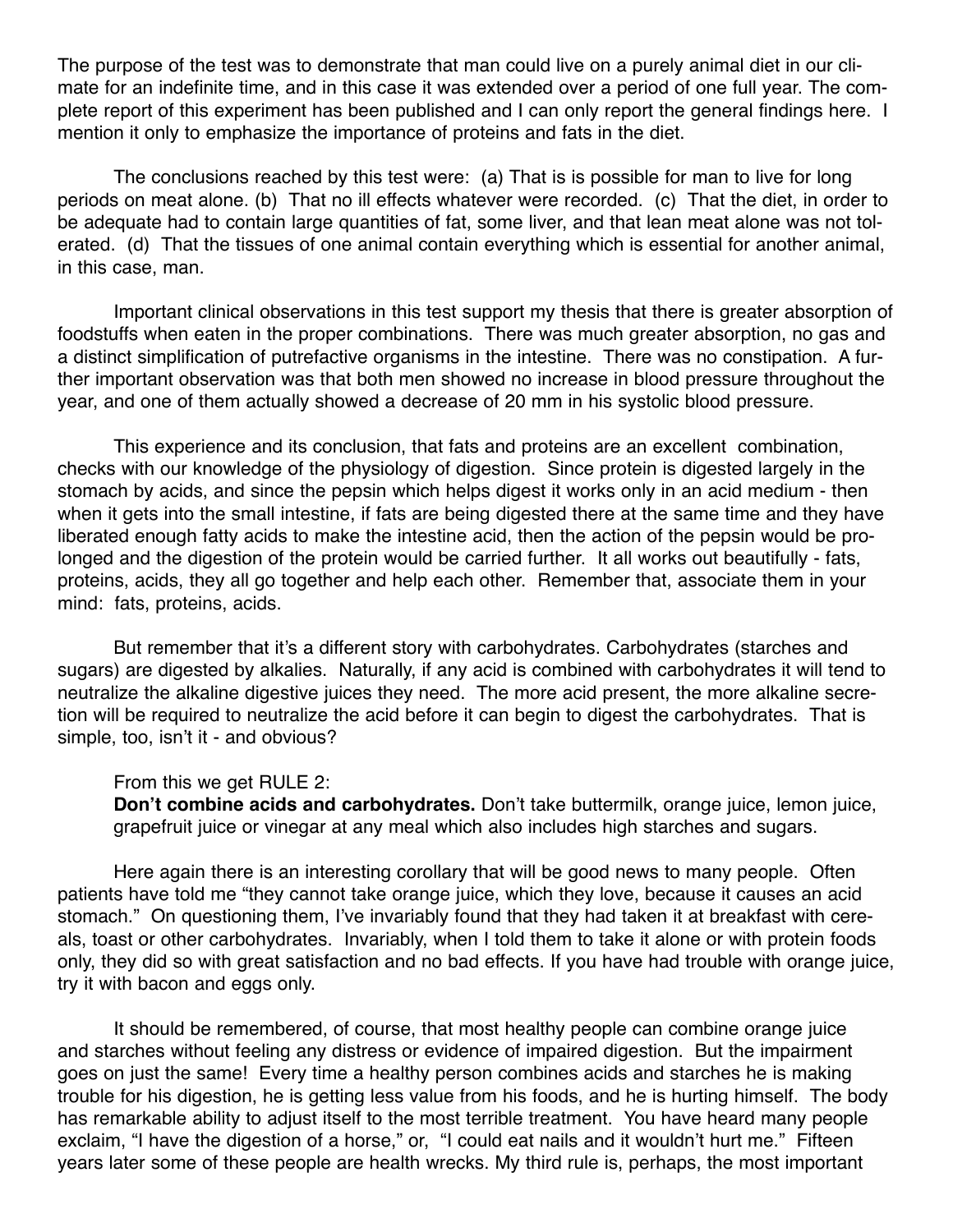### RULE 3:

# **Do not combine high proteins (meat, fish, poultry, eggs, cheese) with high starches (potatoes, cereals, breads, pasta, sweets) at the same meal.**

 This prohibition is based not only on extensive clinical findings but on sound physiology. It has been vigorously disputed in the past but I have not yet seen any logical reason or proof against this rule. I am certain that it will not be disputed in the future. Let us review the evidence. It may seem a little tedious but I soberly assure you that you should understand this subject for your future full health. We know that proteins require acid for their digestion in the stomach. We know that carbohydrates require alkalies for their digestion in the small intestine. Some years ago, in a study that came out of the Mayo Clinic, two things were made clear:

- 1. Sugars inhibit the secretion of the hydrochloric acid in the stomach.
- 2. Sugars combine with the free hydrochloric acid in the stomach.

 Both of these actions, by lessening the amount of hydrochloric acid in the stomach, interfere with the digestion of proteins, which must have that acid. Conversely, if proteins are being digested in the stomach and there is more acid there for the sugar to combine with (pick up and take along to the small intestine), then it will require just so much more alkaline secretion from the pancreas to neutralize the extra acid before it goes to work digesting the sugar. And the same is true of starches which are potential sugars. Not only do the sugars interfere with the digestion of the proteins, but the proteins make more difficult the digestion of sugars! Let us see what happens in the stomach when protein is eaten, when starch is eaten, and when proteins and starches are eaten together: and in what condition the food passes from the stomach into the intestine.

 A study by three Philadelphia investigators appeared in the June 1936 issue of the American Journal of Digestive Diseases and Nutrition in which a graph showed the degree of acidity of samples of the stomach contents withdrawn at varying times from five subjects; first after protein meals, then after starch, then after combined protein and starch. One and three quarters hours after the ingestion of the meals the record showed that the stomach contents of the protein meal were most acid, the starch meal least acid, and the mixed meal half way between.

- 100 c.c. of the protein meal stomach contents required 60 c.c. of the deci-normal alkaline solution to neutralize the free acid, and the graph was going up sharply.
- 100 c.c. of the starch meal contents required only 20 c.c. of the alkaline solution to neutral ize the free acid and the graph was falling rapidly.
- 100 c.c. of the mixed meal stomach contents required 40 c.c. of the alkaline solution to neu tralize the acid, and the graph was coming down very slowly.

 This means that when the starch meal entered the small intestine comparatively little alkali would be required to neutralize the acid it had "picked up" in the stomach, but when the mixed meal reached the small intestine just twice as much alkaline pancreatic secretion would be needed to neutralize its acid before starch digestion could begin. It is also clear that when the mixed meal was eaten, the proteins in it were being digested under difficult conditions. Instead of the normal acidity required, as shown by the all-protein meal, the acidity was far lower. The presence of the starches had cut the acidity to one-third less! Just such conditions are most likely to produce imperfectly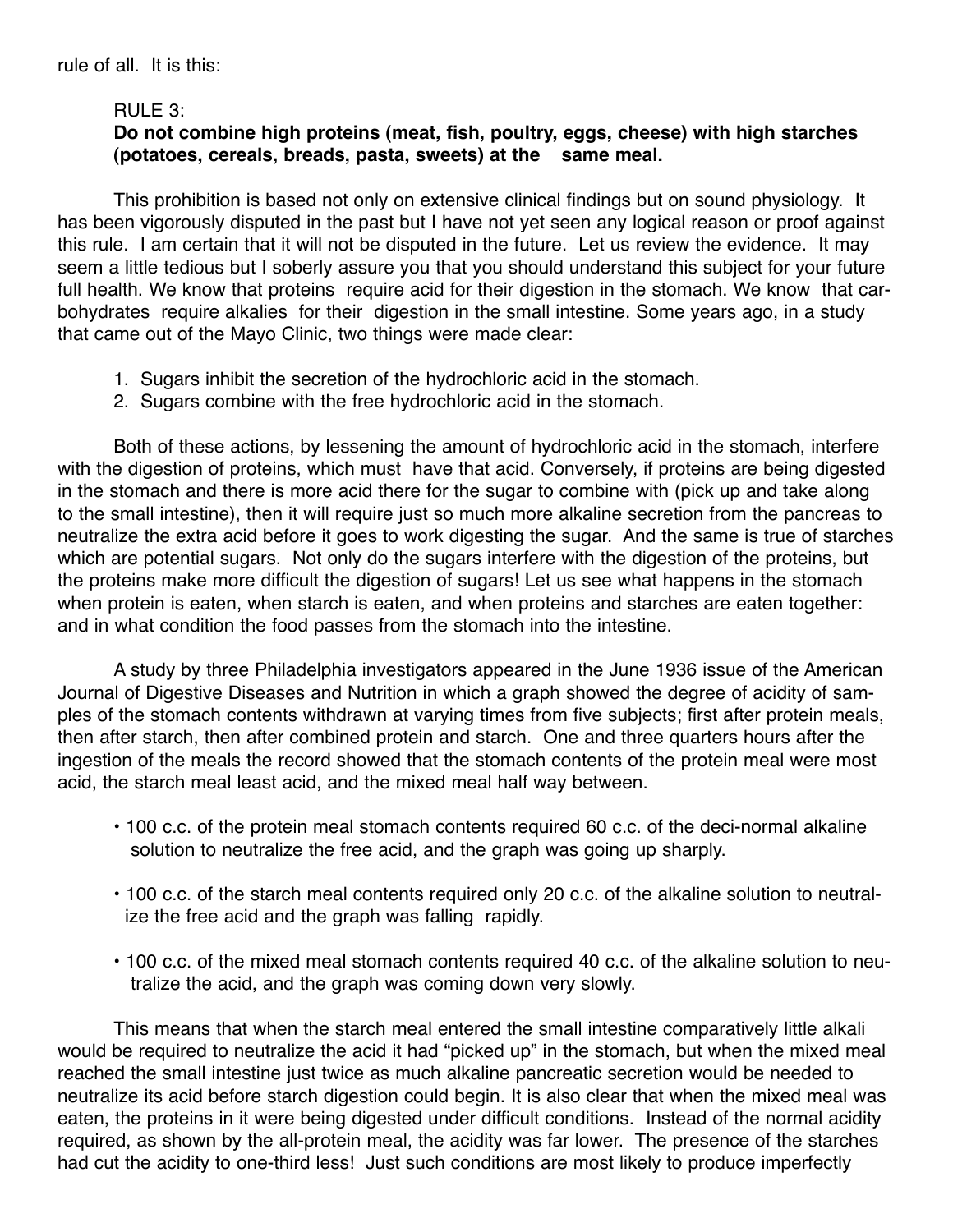split up proteins - the large toxic protein molecule. When high proteins and high carbohydrates are mixed, this investigation proves, there is not enough acid to digest the protein part readily, and too much acid to digest the starch readily.

 Now the bad effects of this abuse are not always immediately apparent. The digestion of youth especially has abundant juices to spare; but if by habits of poor food combinations we impose this extra burden, we deplete that abundance, dip into our reserve power of accommodation, and by the time the age of thirty is reached there is a more or less impaired digestion. This may not make itself known by distressing symptoms, but the digestion is nevertheless chemically impaired. This contributes to an increasing deficiency of food elements, and that, in turn, leads to more tissue degeneration. Minor disturbances are directly created, serious diseases are made more probable, and one more obstacle is raised to our being able to live a full, long life of glowing health. Those with perfect health at present, please take note of this.

 High proteins and high starch food should not be mixed. Now it is true that nearly all foods contain some starch elements and some protein elements. This fact misled me when I first studied mixtures fifteen years ago, and it has misled other investigators since. Superficially, it would seem to indicate that the mixture is natural and therefore presumably healthful, but let us look at the details.

 Meat, leading protein food, does contain carbohydrate - but what kind? It contains a small amount of glycogen, or glucose - "muscle sugar". This is a carbohydrate that has been originally eaten by the animal from which the meat came, converted by the digestion of that animal and stored in its muscles as muscle sugar. Little digestion, if any, on our part is required to make this sugar ready to get absorbed - it is ready to be absorbed as soon as it is liberated from the protein part of the meat.

 Similarly, the amount of protein that is in starchy vegetables is small indeed in proportion, and because of its negligible quantity presents none of the difficulties in digestion that result from combining large quantities of high protein with high starches. With this point disposed of, I believe that my colleagues will agree that the physiological case against eating carbohydrates with proteins is complete and incontrovertible.

 While man, as he evolved, developed two types of digestion for the types of food he ate, other animals confined themselves to one type of food and correspondingly one type of digestion. What do they show us? Herbivorous animals, such as the cow or sheep, eating only vegetable food, have specialized on alkaline digestion. They are equipped to eat large quantities of food in proportion to their size, compared with humans. They all first alkalize their food by much chewing (their saliva being alkali), and they all re-chew their food for a long time (chewing the cud). They all have a large sack or pouch where man has his tiny appendix.

 Carnivorous animals, such as lions or wild dogs, have specialized in acid digestion. They bolt their food down in large pieces and chew it as little as possible, if at all. Actually the less they chew it, the better it is for them! An experimental study was carried out at the Mayo Clinic in which dogs were fed different articles of diet, and the contents of the small intestine were examined for the results of digestion. One comparison was made between meat fed in large chunks and meat ground up. The big pieces were digested far better than the ground meat.

 It is highly significant that meat-eating animals have no appendix or a very small one. Man, with his small appendix, seems plainly in the class of the meat-eating animals, rather than the herbivorous animals with their large pouches. Our inability to handle starches and sugars advanta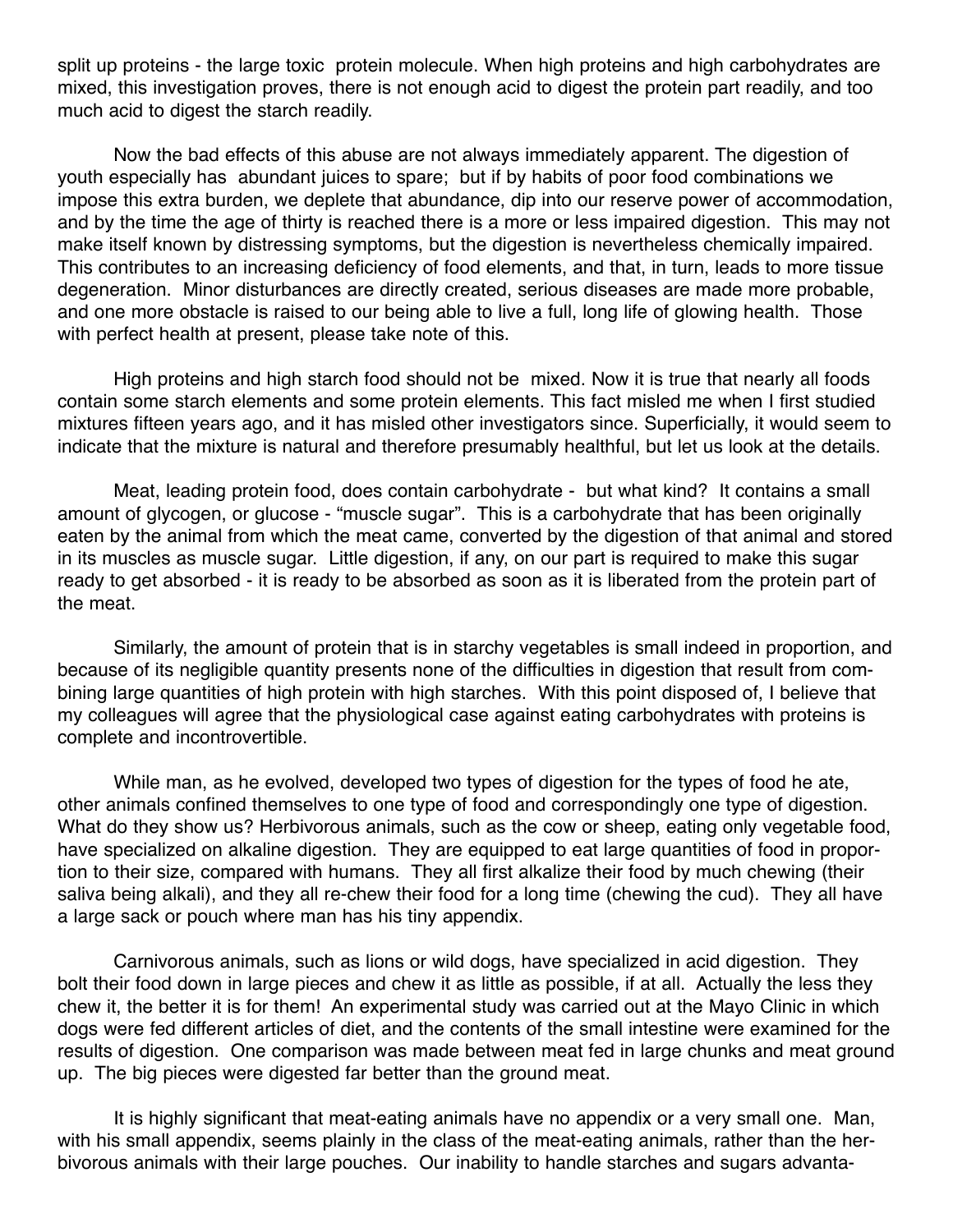geously seems to stem from fundamental physical sources. With the atrophy of our appendix, we lost our ability to get enough protein from vegetable sources to produce the best possible physical man. We cannot chew our cud.

 Sound physiology dictates that when we, like carnivorous animals, eat meat, we should, like them, chew it as little as possible; but when we, like herbivorous animals, eat vegetable food, we should, like them, chew well and thoroughly. Careful clinical observation corroborates this. Tests show overwhelmingly that the fact proves the theory.

 Americans are notoriously calcium-deficient. Not because we don't eat foods rich in calcium, but largely because we don't eat them in combination or form in which the calcium can be assimilated. Animals never eat high proteins and high carbohydrates at the same meal. They have excellent teeth.

 I have mentioned earlier in practice the danger of improperly digested proteins which, instead of splitting up into their proper end-products, split up into intermediate or large protein molecules that are actually toxic. Some of these molecules are the substance called histamine; a toxic protein known to pathologists and pharmacologists. (Histamine is used by physicians as an irritant or capillary dilating element in unction's and in external treatments for sprains, arthritis, etc.) The histamine we manufacture within ourselves is a direct cause of many common troubles, especially allergic reactions such as hay fever, asthma, eczema, coryza, migraine headaches and general malaise.

 A careful and extended series of observations which I recently made gave unmistakable indications that mixed diets (combinations of fats with starches or high proteins with high carbohydrates), produce more histamine in the system than the combinations I have recommended! Histaminase is a substance developed from the intestines of certain food animals, and it has the property of splitting up histamine and thus destroying its toxic effects. This put into our hands an excellent means of testing for the presence of histamine, and for finding with a considerable degree of accuracy to what extent bad food combinations produce toxic results.

 I have made careful observations on many allergic patients with this substance. When these patients eat a mixed meal, they require more units of histaminase to control their symptoms than when they eat proteins only or carbohydrates only! The mixed diet produced more histamine! Many allergic patients, in fact, lost their symptoms entirely by simply avoiding bad food combinations; they actually lost their hay fever or headaches by eating the kind of meals I recommended. But as soon as they slipped and ate an unwise meal, back came the symptoms.

 Clinical observations - careful studies of what happens to people like you and me, sick people, well people, and people almost well, superbly happy people and people who are just on the verge of physical collapse - have given me a complete and confident certainty of the great benefits to be derived and retained by avoiding the bad food combinations described in the foregoing. Theoretical physiology, laboratory tests and other research confirm it, but to me, my clinical experience over a period of fifty years is the most important evidence of all. I believe your own experience will be equally convincing to you.

 Experiences in curing diseases, experiences in building up weak people, experiences in restoring full vitality to men and women, experiences in bringing immediate benefits and long-range benefits to all types of cases, have made me sure that no other conclusion is possible. We have long known that extracts from the adrenal gland will control allergic reactions. Undoubtedly the adrenal gland takes care of the normal amount of histamine produced in the body; but when years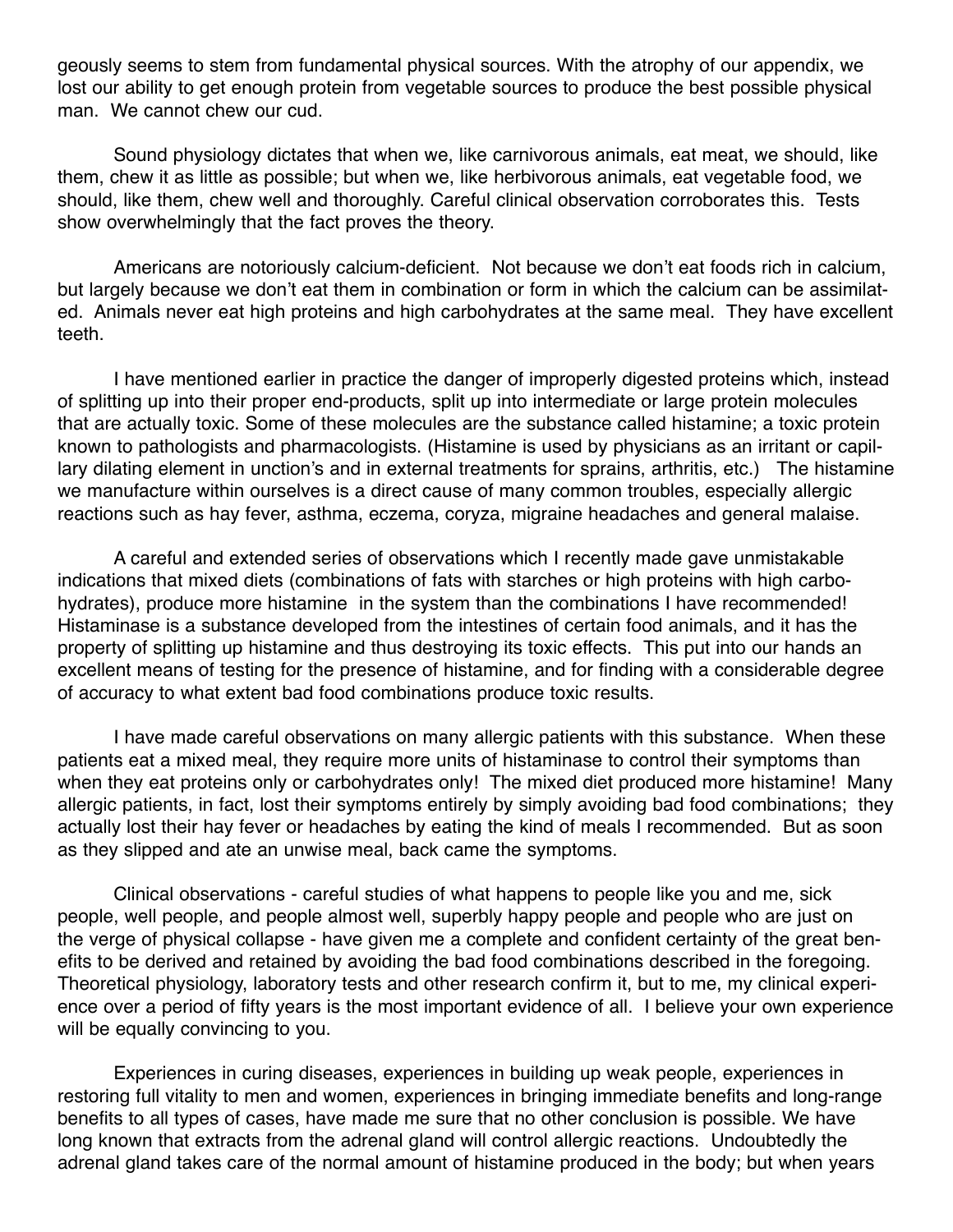of improper food habits have given us certain deficiencies and degenerations, the combination of excess histamine and food deficiencies depletes our adrenal glands; the control is lost, allergic reactions appear more readily and we are well on our way to serious bodily degeneration. The evidence on the matter of histamine production alone is sufficient to justify all my recommendations on the food combinations!

 Not all proteins are of equal value in nutrition. The different proteins vary widely in chemical composition and in their ability to satisfy the body's requirement of nitrogen; they vary in the degree to which they supply the amino acids essential for tissue building and tissue repair. There are some ten amino acids which have been isolated from proteins and have been shown to be essential to human nutrition because they cannot be created within the body by converting other, non-essential amino acids into the essential amino acids. The value of any protein is measured by its ability to supply some or all of these essential amino acids. A complete protein would be one which would supply all of them, but unfortunately few proteins ever approach this ideal. However, a properly varied diet containing proteins from not only the muscle tissue of animals but also the connective tissues from their organs, plus eggs, will usually supply all the essential amino acids in sufficient quantity.

# **Dietary Rules For Great Health:**

 The general rule is: Be sure you eat enough of the vital food elements; and be sure you eat them in the right combinations.

- 1. Eat all kinds of meats, fish, poultry, eggs, leafy vegetables, citrus fruits (and carbohydrates only if you must) as the safest way to avoid deficiencies.
- 2. Do not combine pure fats (butter, cream or bacon) with high starches (potatoes, cereals, breads, pasta, cakes or sweets) in any one meal.
- 3. Do not combine acids (citrus juices, vinegar, buttermilk) with high starches at any one meal.
- 4. Do not combine high proteins (meats, fish, eggs, cheese) with high starches at any one meal.
- 5. Eat fats freely with proteins and acid solutions.
- 6. Be sure you get enough of each essential nutritional element as follows:
	- a. Meat and eggs: One serving of each, or two servings of one per day, with butter or other fat. Fish or poultry may be substituted for meat or eggs.
	- b. Milk, buttermilk, or cheese: Two glasses of milk or buttermilk, or two and one-half ounces of cheese a day (or one glass of milk or buttermilk plus an ounce or more of cheese). Raw dairy products are a more healthy alternative than pasteurized.
	- c. Raw, low-starch fruits and raw green and yellow vegetables: Two servings a day or one large salad bowl a day.
	- d. Supplement the above daily, with 1 or 2 tablespoons of plain cod liver oil, or its equiva lent in other fish liver oils, or their concentrates in capsules.

 But if you use capsules, then be sure to take plenty butter fats and cream; your liver must have fats, if it is going to make bile for you. If you are a carbohydrate eater, than you should supplement the diet with yeast or other equivalent form of the Vitamin B Complex. Other natural fats and oils may also be necessary, this is contrary, somewhat to the advice normally promoted to the public. The facts remain: natural fats and oils are absolutely necessary in ample quantities for natural, healthy metabolism.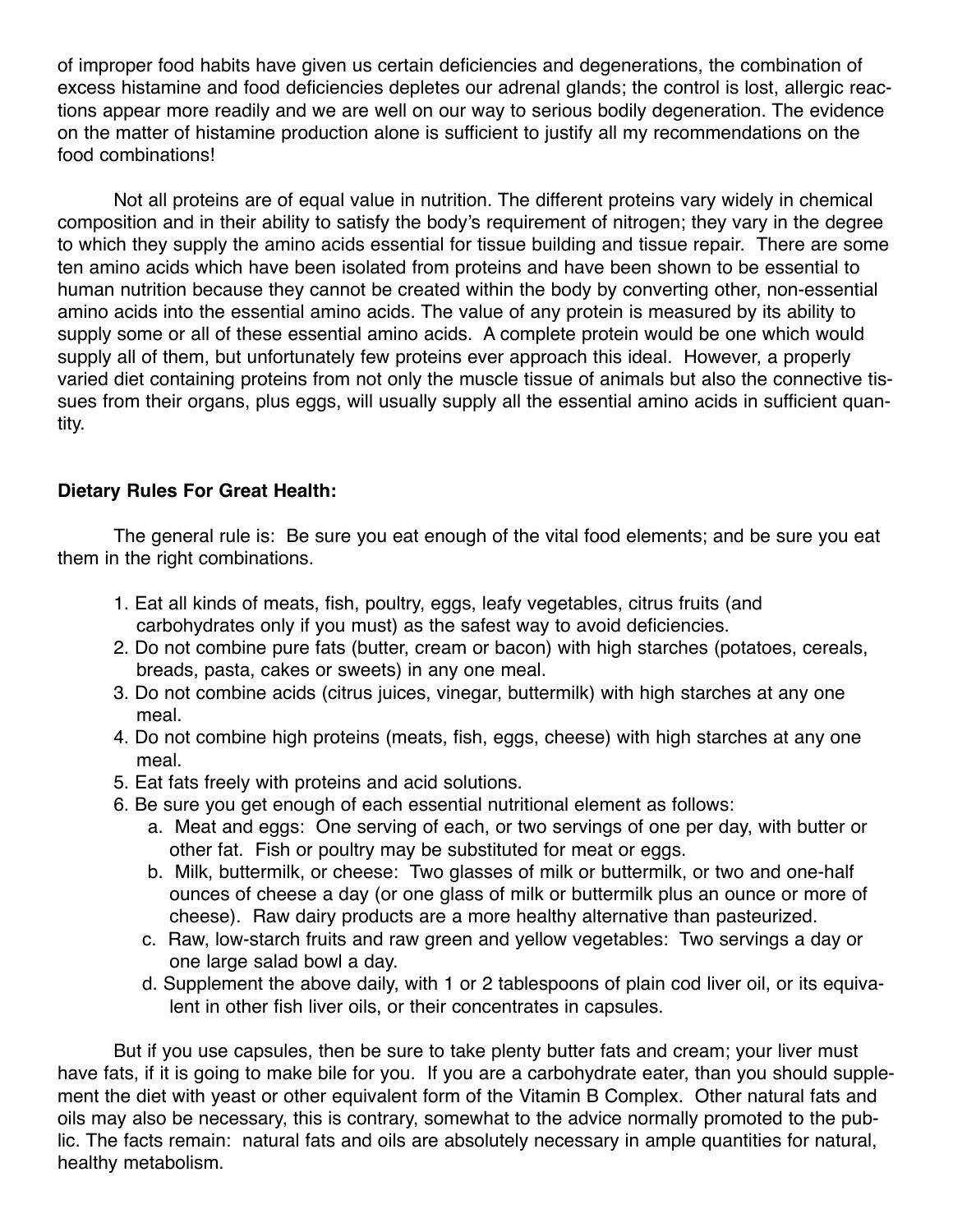I realize I am recommending radical changes in your present eating habits. This will not be easy and there's always a hardship in shaking off old habits and forming new ones. You are certainly entitled to ask the question, "If I undertake this change of habit for one month, what effect can I expect"? A straight question deserves an honest answer. How quickly you feel noticeable improvement depends largely on how good your health is to begin with, and how bad your eating habits have been in the past.

 1. If you are now in fine health, have been eating plenty of protein, have no digestive troubles, no marked deficiencies, you may experience no detectable effects of this diet in one month's time. But later you will.

 If you will come around in ten years' time I can tell if you have been following perfect eating habits by just looking at you.

 2. If you now suffer from occasional flatulence, indigestion, "acidity" and gas, a month on this regimen with no cheating will work wonders. Your ailments will probably disappear.

 3. If you now feel "all right" but sluggish and under par, if you have been eating unwisely too much carbohydrates and not enough of the other food factors - you will experience a new feeling of well-being and full health which perhaps you did not believe possible.

 We must be certain to eat enough high proteins; we need have no fear of eating too much, except those who have no control over their appetites. While man may continue to exist on a relatively low protein intake, there is ample evidence that a more liberal intake favors the development of better physique and improvement of general health. Any excess of proteins, above the body's requirement for growth and repair of tissue, is efficiently utilized as a source of bodily heat and energy.

 I give here, in general terms, the types of recommended dietaries. They follow the rules I have been so earnestly urging, but do make some concessions to recent habits and permit some low-starch fruits and vegetables with high protein meals. While such minor infractions are not serious, it is recommended that even these be avoided after you have acquired the habit of proper food combining. For good medical reasons, as well as psychological ones, it is important to make meals planned within these rules as varied, as appetizing and as much in conformance to preferences and previous habits as possible.

# **SUGGESTED DIETARIES**

# **THE PREDOMINANTLY PROTEIN TYPE OF BREAKFAST:**

Raw egg or eggs beaten up in 5 or 6 ounces of orange juice makes a very efficient breakfast; or if you prefer a more formal breakfast, then:

- Coffee or tea with cream but no sugar
- Citrus juice
- Eggs with butter, eggs with bacon, bacon or ham, or an omelet (Fish or meats may be sub stituted for eggs)

\*No toast, no bread or crackers, no cereals, no sweets.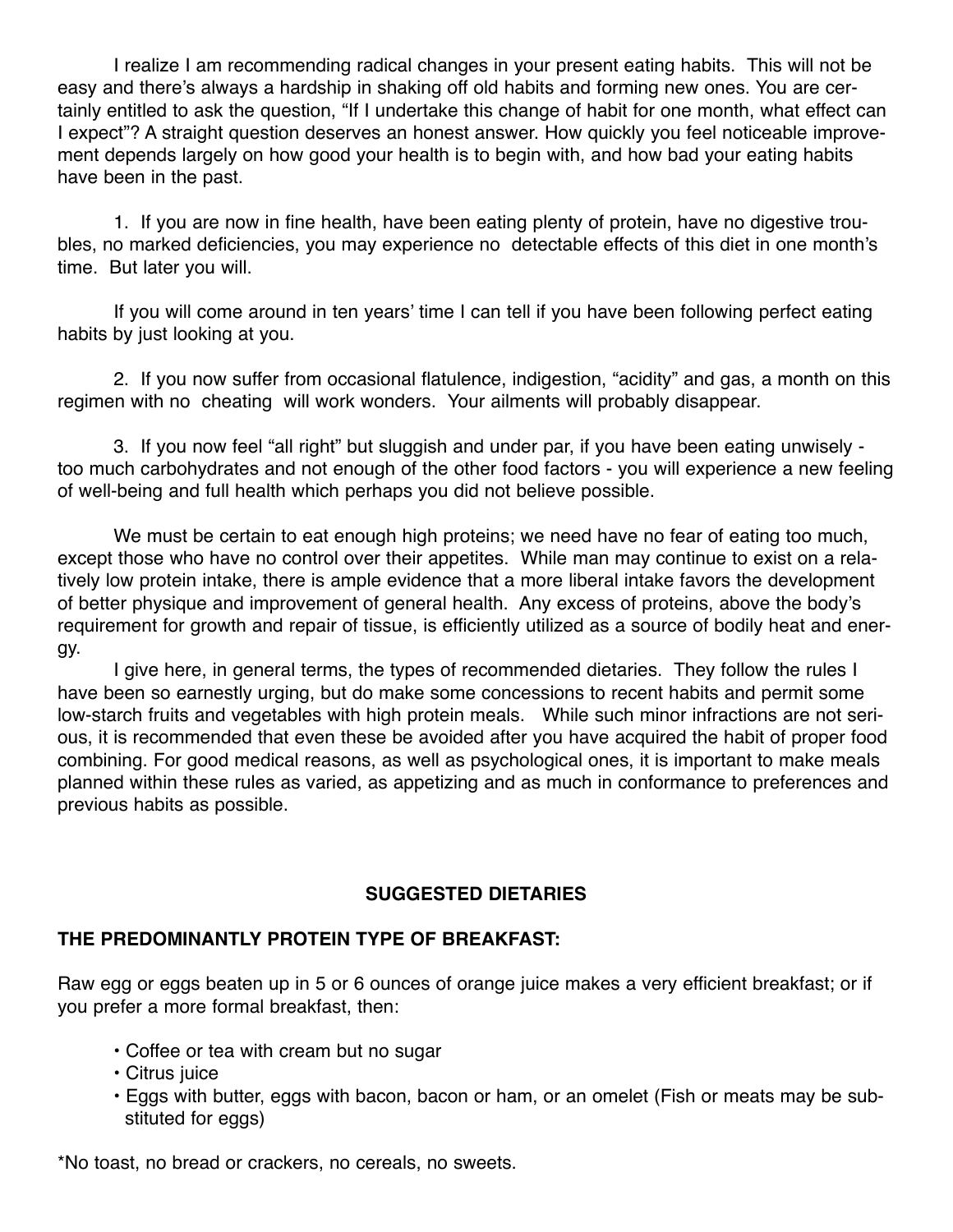# **THE PREDOMINANTLY CARBOHYDRATE TYPE OF BREAKFAST:**

 • Any whole fruit - but not citrus juice.There is a perfectly logical reason for this: Oranges or grapefruit may be taken with the carbohydrate meal, but not their juices. This is because when the whole fruit is eaten, chewing tends to increase salivation and partially neutralizes the acid; but when the juice is drunk, too much of the free acid reaches the stomach as such. Many people have found that fruit acids and starch produce the so-called "acid or sour stomach".

- Cereal, preferably whole grain, with milk not cream
- Toast or bread or crackers, preferably whole grain, with jam or honey no butter
- Sweet milk or tea or coffee, with sugar but no cream
- \* No fats, no acid solutions, no high proteins

# **THE PREDOMINANTLY PROTEIN TYPE LUNCHEON OR DINNER:**

- Any thin soup or broth
- Meat, fish or eggs (poultry comes under the heading of meats)
- Liver, kidneys, sweetbreads, brains, tripe
- Leafy vegetables (as cabbage, spinach, brussels sprouts, asparagus, dandelion or beet greens: see list of 5% and 10% vegetables)
- Leafy salads, raw (as escarole, water cress, chicory, romaine, dandelion, green pepper, let tuce, cabbage endive, celery, carrots and tomatoes)
- Oil and vinegar for dressing (French, Mayonnaise, Russian, etc.)
- Dessert limited to the three following:
	- Cheese
	- Gelatin with cream
	- Citrus fruit or other low starch fruit
- Buttermilk, being acid, may be taken with meal (but not sweet milk)
- Tea or Coffee with cream but no sugar (if desired had better be taken before eating)
- \* No high starches, no sweets

# **THE PREDOMINANTLY CARBOHYDRATE TYPE OF LUNCHEON OR DINNER:**

Any of the following foods may be eaten at the same meal:

- Thick or thin soup (meat soup, thin soup, may be taken with protein or carbohydrate type meals, since the broth of meat is principally the mineral extractives of the meat)
- Any vegetables (including high starch vegetables such as potatoes)
- Baked beans
- Macaroni or spaghetti (a cheese sauce or tomato may be used for flavoring if you insist)
- Any vegetable or fruit salad (when eaten plain and well chewed, it develops a wonderful fla vor - adding salt and pepper is all right and a little Russian dressing won't kill you)
- Any sweet or starchy dessert (here is your chance to eat pie and strawberry short cake: But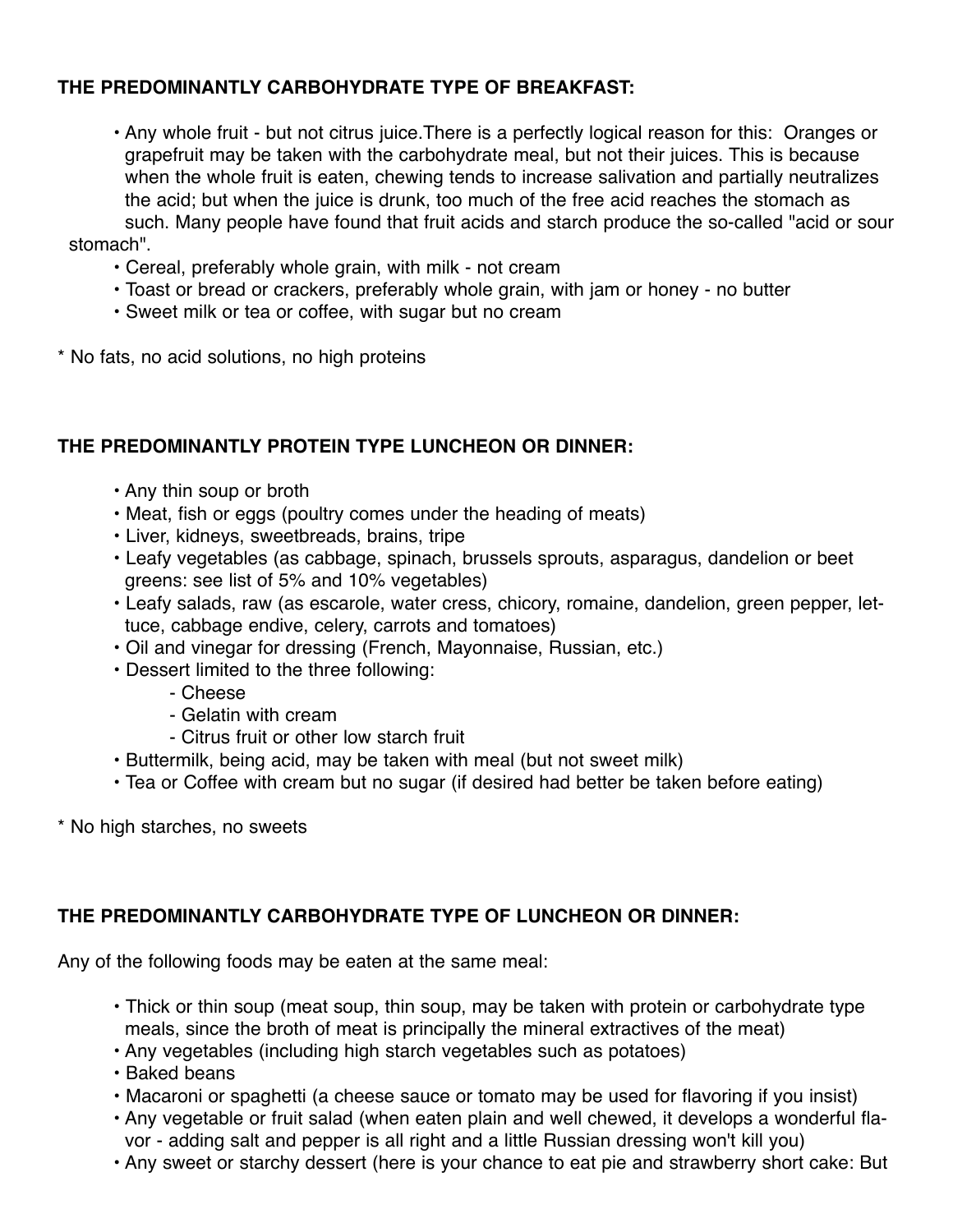no whipped cream)

- Milk (sweet) or coffee or tea with sugar but no cream (no fats, no acid solutions, no high protein)
- A low-fat ice cream and ices are permissible. A cocktail, highball, wine or beer is quite per missible if you want it

# **AVOID THESE COMBINATIONS** (You'll be surprised how easily this is done)

- Bread with butter (use jam or preserves instead put the butter on proteins)
- Potatoes with butter (good potatoes need no butter use salt and pepper)
- Rolls or toast with bacon (substitute any 5% vegetable, fried tomatoes or mushrooms)
- Cereals with cream (use a little milk and sugar or honey)
- Meat with potatoes and bread (the old reliable standby and one of the worst combinations)
- Rolls and frankfurters (except when you go to Coney Island)
- Hard sauce (you are better off without it, diet or no diet)
- Rich ice cream (if made with much sugar and pure cream call it a vice.)
- Whipped cream or any cream on starchy desserts (use jam or preserves)
- Pork with baked beans (Pork may be cooked with baked beans, for flavoring )
- Vinegar and oil dressings with starchy meals (very good, however, with protein meals)

# **THESE COMBINATIONS MAY BE EATEN FREELY:**

- With meat, fish or eggs:
	- Butter
	- Cream
	- Bacon
	- Buttermilk
	- Vinegar and oil
	- Citrus fruit juices
- Jam sandwiches (also jelly, preserves or honey sandwiches)
- Tomato and lettuce sandwiches
- Cereals with milk and sugar
- Breads with milk
- Sherbets or ices with carbohydrate meals
- Gelatin desserts with either protein or carbohydrate meals are very good as they place little burden on the digestive system and contain amino acids. The amino acids are protein but they are already split up and ready for absorption.
- Cheese instead of desserts is an excellent habit with protein meals

# **HIGH AND LOW STARCHES**

Low starch fruits and vegetables are those in the 5% to l0% lists. The high starches are those in the 15% and 20% lists. **Bread is a high starch food.**